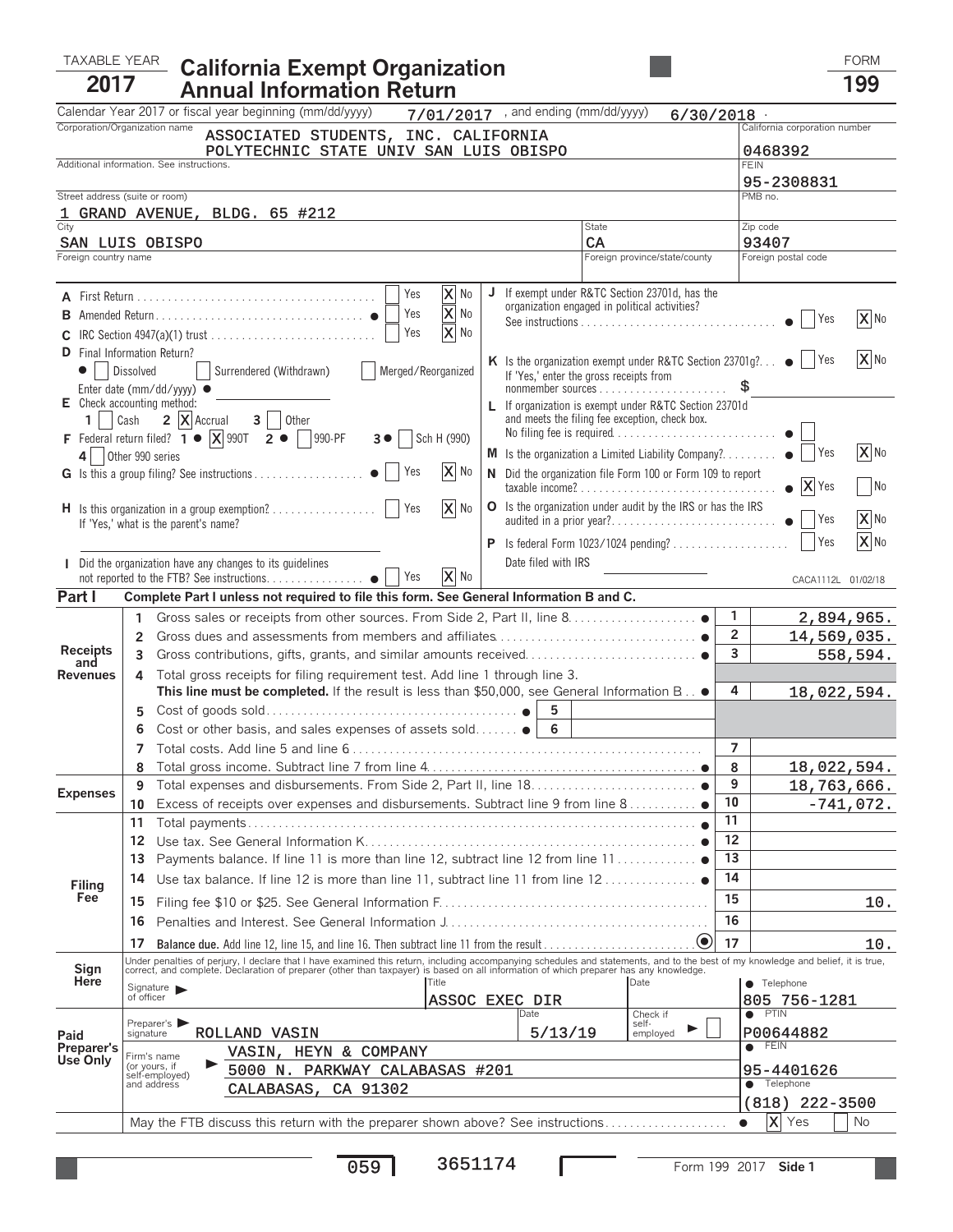059

| Date Accepted            |                                                     |                                                                                                                                                                                                                                                                                                                                                                                                                                                                                                                                                                                                                                                                                                                                                                                                                                                                                                                                                                                                                                                                                                                                                                                                                                                                                                                                                      |                 |                    |                                                 |                    | DO NOT MAIL THIS FORM TO THE FTB |
|--------------------------|-----------------------------------------------------|------------------------------------------------------------------------------------------------------------------------------------------------------------------------------------------------------------------------------------------------------------------------------------------------------------------------------------------------------------------------------------------------------------------------------------------------------------------------------------------------------------------------------------------------------------------------------------------------------------------------------------------------------------------------------------------------------------------------------------------------------------------------------------------------------------------------------------------------------------------------------------------------------------------------------------------------------------------------------------------------------------------------------------------------------------------------------------------------------------------------------------------------------------------------------------------------------------------------------------------------------------------------------------------------------------------------------------------------------|-----------------|--------------------|-------------------------------------------------|--------------------|----------------------------------|
| <b>TAXABLE YEAR</b>      |                                                     | California e-file Return Authorization for                                                                                                                                                                                                                                                                                                                                                                                                                                                                                                                                                                                                                                                                                                                                                                                                                                                                                                                                                                                                                                                                                                                                                                                                                                                                                                           |                 |                    |                                                 |                    | <b>FORM</b>                      |
| 2017                     |                                                     | <b>Exempt Organizations</b>                                                                                                                                                                                                                                                                                                                                                                                                                                                                                                                                                                                                                                                                                                                                                                                                                                                                                                                                                                                                                                                                                                                                                                                                                                                                                                                          |                 |                    |                                                 |                    | 8453-EO                          |
| Exempt Organization name |                                                     |                                                                                                                                                                                                                                                                                                                                                                                                                                                                                                                                                                                                                                                                                                                                                                                                                                                                                                                                                                                                                                                                                                                                                                                                                                                                                                                                                      |                 |                    |                                                 | Identifying number |                                  |
|                          |                                                     | ASSOCIATED STUDENTS, INC. CALIFORNIA                                                                                                                                                                                                                                                                                                                                                                                                                                                                                                                                                                                                                                                                                                                                                                                                                                                                                                                                                                                                                                                                                                                                                                                                                                                                                                                 |                 |                    |                                                 | 95-2308831         |                                  |
| Part I<br>1              |                                                     | Electronic Return Information (whole dollars only)                                                                                                                                                                                                                                                                                                                                                                                                                                                                                                                                                                                                                                                                                                                                                                                                                                                                                                                                                                                                                                                                                                                                                                                                                                                                                                   |                 |                    |                                                 |                    |                                  |
| 2                        |                                                     |                                                                                                                                                                                                                                                                                                                                                                                                                                                                                                                                                                                                                                                                                                                                                                                                                                                                                                                                                                                                                                                                                                                                                                                                                                                                                                                                                      |                 |                    |                                                 |                    | 18,022,594.<br>18,022,594.       |
| 3                        |                                                     |                                                                                                                                                                                                                                                                                                                                                                                                                                                                                                                                                                                                                                                                                                                                                                                                                                                                                                                                                                                                                                                                                                                                                                                                                                                                                                                                                      |                 |                    |                                                 |                    | 18,763,666.                      |
| Part II                  |                                                     | Settle Your Account Electronically for Taxable Year 2017                                                                                                                                                                                                                                                                                                                                                                                                                                                                                                                                                                                                                                                                                                                                                                                                                                                                                                                                                                                                                                                                                                                                                                                                                                                                                             |                 |                    |                                                 |                    |                                  |
| 4                        | Electronic funds withdrawal                         | 4a Amount                                                                                                                                                                                                                                                                                                                                                                                                                                                                                                                                                                                                                                                                                                                                                                                                                                                                                                                                                                                                                                                                                                                                                                                                                                                                                                                                            |                 |                    | 4b Withdrawal date (mm/dd/yyyy)                 |                    |                                  |
| Part III                 |                                                     | Banking Information (Have you verified the exempt organization's banking information?)                                                                                                                                                                                                                                                                                                                                                                                                                                                                                                                                                                                                                                                                                                                                                                                                                                                                                                                                                                                                                                                                                                                                                                                                                                                               |                 |                    |                                                 |                    |                                  |
|                          | 5 Routing number                                    |                                                                                                                                                                                                                                                                                                                                                                                                                                                                                                                                                                                                                                                                                                                                                                                                                                                                                                                                                                                                                                                                                                                                                                                                                                                                                                                                                      |                 |                    |                                                 |                    |                                  |
|                          | 6 Account number                                    |                                                                                                                                                                                                                                                                                                                                                                                                                                                                                                                                                                                                                                                                                                                                                                                                                                                                                                                                                                                                                                                                                                                                                                                                                                                                                                                                                      |                 | 7 Type of account: | Checking                                        |                    | Savings                          |
| Part IV                  | <b>Declaration of Officer</b>                       |                                                                                                                                                                                                                                                                                                                                                                                                                                                                                                                                                                                                                                                                                                                                                                                                                                                                                                                                                                                                                                                                                                                                                                                                                                                                                                                                                      |                 |                    |                                                 |                    |                                  |
|                          | withdrawal for the amount listed on line 4a.        | I authorize the exempt organization's account to be settled as designated in Part II. If I check Part II, Box 4, I authorize an electronic funds                                                                                                                                                                                                                                                                                                                                                                                                                                                                                                                                                                                                                                                                                                                                                                                                                                                                                                                                                                                                                                                                                                                                                                                                     |                 |                    |                                                 |                    |                                  |
| Sign<br>Here             | Signature of office                                 | corresponding lines of the exempt organization's 2017 California electronic return. To the best of my knowledge and belief, the exempt<br>organization's return is true, correct, and complete. If the exempt organization is filing a balance due return, I understand that if the Franchise<br>Tax Board (FTB) does not receive full and timely payment of the exempt organization's fee liability, the exempt organization will remain liable<br>for the fee liability and all applicable interest and penalties. I authorize the exempt organization return and accompanying schedules and<br>statements be transmitted to the FTB by the ERO, transmitter, or intermediate service provider. If the processing of the exempt organization's<br>return or refund is delayed, Lauthorize the FTB to disclose to the ERO or intermediate service provider, the reason(s) for the delay.                                                                                                                                                                                                                                                                                                                                                                                                                                                            | 5/14/19<br>Date | Title              | ASSOC EXEC DIR                                  |                    |                                  |
|                          |                                                     |                                                                                                                                                                                                                                                                                                                                                                                                                                                                                                                                                                                                                                                                                                                                                                                                                                                                                                                                                                                                                                                                                                                                                                                                                                                                                                                                                      |                 |                    |                                                 |                    |                                  |
| Part V                   |                                                     | Declaration of Electronic Return Originator (ERO) and Paid Preparer. See instructions.                                                                                                                                                                                                                                                                                                                                                                                                                                                                                                                                                                                                                                                                                                                                                                                                                                                                                                                                                                                                                                                                                                                                                                                                                                                               |                 |                    |                                                 |                    |                                  |
|                          | of which I have knowledge.                          | I declare that I have reviewed the above exempt organization's return and that the entries on form FTB 8453-EO are complete and correct to<br>the best of my knowledge. (If I am only an intermediate service provider, I understand that I am not responsible for reviewing the exempt<br>organization's return. I declare, however, that form FTB 8453-EO accurately reflects the data on the return.) I have obtained the organization<br>officer's signature on form FTB 8453-EO before transmitting this return to the FTB; I have provided the organization officer with a copy of all<br>forms and information that I will file with the FTB, and I have followed all other requirements described in FTB Pub. 1345, 2017 e-file Handbook<br>for Authorized e-file Providers. I will keep form FTB 8453-EO on file for four years from the due date of the return or four years from the date<br>the exempt organization return is filed, whichever is later, and I will make a copy available to the FTB upon request. If I am also the paid<br>preparer, under penalties of perjury, I declare that I have examined the above exempt organization's return and accompanying schedules and<br>statements, and to the best of my knowledge and belief, they are true, correct, and complete. I make this declaration based on all information |                 |                    |                                                 |                    |                                  |
|                          | ERO's                                               |                                                                                                                                                                                                                                                                                                                                                                                                                                                                                                                                                                                                                                                                                                                                                                                                                                                                                                                                                                                                                                                                                                                                                                                                                                                                                                                                                      | Date            |                    | Check if<br>Check if                            |                    | <b>ERO's PTIN</b>                |
| <b>ERO</b>               | signature                                           | ROLLAND VASIN                                                                                                                                                                                                                                                                                                                                                                                                                                                                                                                                                                                                                                                                                                                                                                                                                                                                                                                                                                                                                                                                                                                                                                                                                                                                                                                                        | 5/14/19         |                    | also paid<br>self-<br>X<br>preparer<br>employed |                    | P00644882                        |
| <b>Must</b><br>Sign      | Firm's name (or yours<br>if self-employed) and      | VASIN,<br>HEYN & COMPANY<br>5000 N. PARKWAY CALABASAS #201                                                                                                                                                                                                                                                                                                                                                                                                                                                                                                                                                                                                                                                                                                                                                                                                                                                                                                                                                                                                                                                                                                                                                                                                                                                                                           |                 |                    |                                                 | <b>FEIN</b>        |                                  |
|                          | address                                             | CALABASAS                                                                                                                                                                                                                                                                                                                                                                                                                                                                                                                                                                                                                                                                                                                                                                                                                                                                                                                                                                                                                                                                                                                                                                                                                                                                                                                                            |                 |                    | СA                                              | ZIP Code 91302     | 95-4401626                       |
|                          |                                                     | Under penalties of perjury, I declare that I have examined the above organization's return and accompanying schedules and statements, and to the best of my knowledge and belief, they<br>are true, correct, and complete. I make this declaration based on all information of which I have knowledge.                                                                                                                                                                                                                                                                                                                                                                                                                                                                                                                                                                                                                                                                                                                                                                                                                                                                                                                                                                                                                                               |                 |                    |                                                 |                    |                                  |
| Paid                     | Paid<br>preparer's<br>signature                     |                                                                                                                                                                                                                                                                                                                                                                                                                                                                                                                                                                                                                                                                                                                                                                                                                                                                                                                                                                                                                                                                                                                                                                                                                                                                                                                                                      |                 | Date               | Check if self-                                  |                    | Paid preparer's PTIN             |
| Preparer                 |                                                     |                                                                                                                                                                                                                                                                                                                                                                                                                                                                                                                                                                                                                                                                                                                                                                                                                                                                                                                                                                                                                                                                                                                                                                                                                                                                                                                                                      |                 |                    | employed                                        |                    |                                  |
|                          |                                                     |                                                                                                                                                                                                                                                                                                                                                                                                                                                                                                                                                                                                                                                                                                                                                                                                                                                                                                                                                                                                                                                                                                                                                                                                                                                                                                                                                      |                 |                    |                                                 | <b>FEIN</b>        |                                  |
| Must<br>Sign             | Firm's name<br>(or yours if self-<br>employed) and  |                                                                                                                                                                                                                                                                                                                                                                                                                                                                                                                                                                                                                                                                                                                                                                                                                                                                                                                                                                                                                                                                                                                                                                                                                                                                                                                                                      |                 |                    |                                                 |                    |                                  |
|                          | address<br>For Privacy Notice, get FTB 1131 ENG/SP. |                                                                                                                                                                                                                                                                                                                                                                                                                                                                                                                                                                                                                                                                                                                                                                                                                                                                                                                                                                                                                                                                                                                                                                                                                                                                                                                                                      |                 |                    |                                                 | ZIP code           |                                  |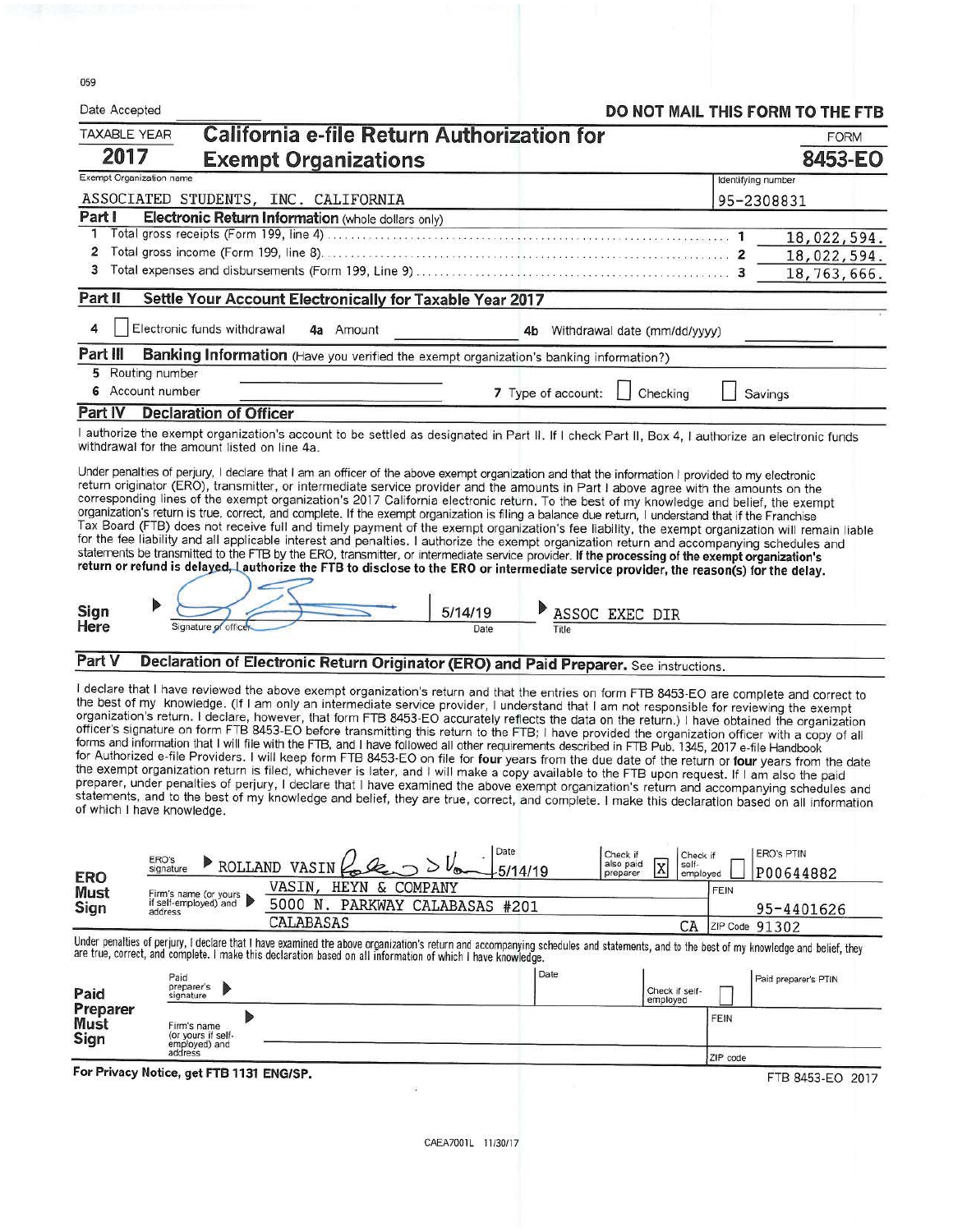## ASSOCIATED STUDENTS, INC. CALIFORNIA 195-2308831

**Part II Organizations with gross receipts of more than \$50,000 and private foundations regardless of amount of gross receipts** ' **complete Part II or furnish substitute information.**

|                         |                                                                        |                                                                                                                         | regaruless of amount of gross receipts — complete r art if or furnism substitute imormation.                          |            |             |                              |                              |                |                     |
|-------------------------|------------------------------------------------------------------------|-------------------------------------------------------------------------------------------------------------------------|-----------------------------------------------------------------------------------------------------------------------|------------|-------------|------------------------------|------------------------------|----------------|---------------------|
|                         |                                                                        |                                                                                                                         |                                                                                                                       |            |             |                              |                              | 1              |                     |
|                         |                                                                        | $\overline{2}$                                                                                                          |                                                                                                                       |            |             |                              |                              | $\overline{2}$ | 56,172.             |
|                         |                                                                        |                                                                                                                         |                                                                                                                       |            |             |                              |                              | 3              |                     |
| <b>Receipts</b>         |                                                                        | 3                                                                                                                       |                                                                                                                       |            |             |                              |                              | 4              |                     |
| from                    |                                                                        | 4                                                                                                                       |                                                                                                                       |            |             |                              |                              |                | 291,293.            |
| Other<br><b>Sources</b> |                                                                        | 5                                                                                                                       |                                                                                                                       |            |             |                              |                              | 5              |                     |
|                         |                                                                        | 6                                                                                                                       |                                                                                                                       |            |             |                              |                              | 6              |                     |
|                         |                                                                        | 7                                                                                                                       |                                                                                                                       |            |             |                              |                              | $\overline{7}$ | 2,547,500.          |
|                         |                                                                        | 8                                                                                                                       | Total gross sales or receipts from other sources. Add line 1 through line 7. Enter here and on Side 1, Part I, line 1 | 8          | 2,894,965.  |                              |                              |                |                     |
|                         |                                                                        | 9                                                                                                                       |                                                                                                                       |            |             |                              |                              |                | 102,600.            |
|                         |                                                                        | 10                                                                                                                      |                                                                                                                       | 10         |             |                              |                              |                |                     |
|                         |                                                                        | 11                                                                                                                      |                                                                                                                       | 11         | 419,319.    |                              |                              |                |                     |
|                         |                                                                        | $12 \overline{ }$                                                                                                       |                                                                                                                       |            |             |                              |                              |                | 6,521,297.          |
| <b>Expenses</b>         |                                                                        | 13                                                                                                                      |                                                                                                                       | 12<br>13   |             |                              |                              |                |                     |
| and<br>Disburse-        |                                                                        | 14                                                                                                                      |                                                                                                                       |            |             |                              |                              | 14             |                     |
| ments                   |                                                                        |                                                                                                                         |                                                                                                                       |            |             |                              |                              |                | 478,276.            |
|                         |                                                                        | 15                                                                                                                      |                                                                                                                       |            |             |                              |                              | 15             |                     |
|                         |                                                                        | 16                                                                                                                      |                                                                                                                       |            |             |                              |                              | 16             | 223, 469.           |
|                         |                                                                        | 17                                                                                                                      | Other Expenses and Disbursements. Attach schedule  SEE STATEMENT 3 .                                                  |            |             |                              |                              | 17             | 11,018,705.         |
|                         |                                                                        | 18                                                                                                                      | Total expenses and disbursements. Add line 9 through line 17. Enter here and on Side 1, Part I, line 9                |            |             |                              |                              | 18             | 18,763,666.         |
|                         | <b>Schedule L</b>                                                      |                                                                                                                         | <b>Balance Sheet</b>                                                                                                  |            |             | Beginning of taxable year    |                              |                | End of taxable year |
| <b>Assets</b>           |                                                                        |                                                                                                                         |                                                                                                                       | (a)        |             | (b)                          | (c)                          |                | (d)                 |
| 1                       |                                                                        |                                                                                                                         |                                                                                                                       |            |             | $\overline{215,745}$ .       |                              | $\bullet$      | 227,182.            |
| 2                       |                                                                        |                                                                                                                         | Net accounts receivable                                                                                               |            |             | 141,829.                     |                              | $\bullet$      | 122,769.            |
| 3                       |                                                                        |                                                                                                                         | Net notes receivable                                                                                                  |            |             |                              |                              |                |                     |
| 4                       |                                                                        |                                                                                                                         |                                                                                                                       |            |             | 52,586.                      |                              | $\bullet$      | 51,330.             |
| 5                       |                                                                        |                                                                                                                         | Federal and state government obligations                                                                              |            |             |                              |                              |                |                     |
|                         |                                                                        |                                                                                                                         |                                                                                                                       |            |             |                              |                              |                |                     |
| 7                       |                                                                        |                                                                                                                         |                                                                                                                       |            |             |                              |                              |                |                     |
| 8                       |                                                                        |                                                                                                                         |                                                                                                                       |            |             |                              |                              |                |                     |
|                         |                                                                        |                                                                                                                         |                                                                                                                       |            |             | 5,189,258.                   |                              |                | 5, 353, 720.        |
|                         | Other investments. Attach schedule 4<br>9                              |                                                                                                                         |                                                                                                                       |            |             |                              |                              |                |                     |
|                         |                                                                        |                                                                                                                         |                                                                                                                       | 5,534,818. |             |                              | 5,688,867.                   |                |                     |
|                         |                                                                        |                                                                                                                         | <b>b</b> Less accumulated depreciation.                                                                               | 4,311,239. |             | 1,223,579.                   | 4, 425, 391.                 |                | 1,263,476.          |
| 11                      |                                                                        |                                                                                                                         |                                                                                                                       |            |             |                              |                              |                |                     |
| 12                      |                                                                        |                                                                                                                         | Other assets. Attach schedule. 5                                                                                      |            |             | 66,173.                      |                              | $\bullet$      | 126,516.            |
| 13                      | Total assets $\ldots \ldots \ldots \ldots \ldots \ldots \ldots \ldots$ |                                                                                                                         |                                                                                                                       |            |             | 6,889,170.                   |                              |                | 7,144,993.          |
|                         |                                                                        |                                                                                                                         | Liabilities and net worth                                                                                             |            |             |                              |                              |                |                     |
| 14                      |                                                                        |                                                                                                                         |                                                                                                                       |            |             | 397,868.                     |                              | $\bullet$      | 356,446.            |
|                         |                                                                        |                                                                                                                         | 15 Contributions, gifts, or grants payable.                                                                           |            |             |                              |                              | $\bullet$      | 1,156.              |
| 16                      |                                                                        |                                                                                                                         | Bonds and notes payable                                                                                               |            |             |                              |                              |                |                     |
| 17                      |                                                                        |                                                                                                                         |                                                                                                                       |            |             |                              |                              |                |                     |
| 18                      |                                                                        |                                                                                                                         | Other liabilities. Attach schedule. 5TM 6                                                                             |            |             | 2,465,981.                   |                              |                | 3,503,142.          |
| 19                      |                                                                        |                                                                                                                         |                                                                                                                       |            |             | 4,025,321.                   |                              |                | 3, 284, 249.        |
| 20                      |                                                                        |                                                                                                                         | Paid-in or capital surplus. Attach reconciliation.                                                                    |            |             |                              |                              | $\bullet$      |                     |
| 21                      |                                                                        |                                                                                                                         | Retained earnings or income fund                                                                                      |            |             |                              |                              | $\bullet$      |                     |
|                         |                                                                        |                                                                                                                         | 22 Total liabilities and net worth                                                                                    |            |             | 6,889,170.                   |                              |                | 7,144,993.          |
|                         | <b>Schedule M-1</b>                                                    |                                                                                                                         | Reconciliation of income per books with income per return                                                             |            |             |                              |                              |                |                     |
|                         |                                                                        |                                                                                                                         | Do not complete this schedule if the amount on Schedule L, line 13, column (d), is less than \$50,000.                |            |             |                              |                              |                |                     |
|                         |                                                                        |                                                                                                                         |                                                                                                                       |            |             |                              |                              |                |                     |
| 1                       |                                                                        |                                                                                                                         | $-741,072.$<br>Income recorded on books this year not included<br>$\overline{7}$                                      |            |             |                              |                              | $\bullet$      |                     |
| $\overline{2}$          |                                                                        | in this return. Attach schedule                                                                                         |                                                                                                                       |            |             |                              |                              |                |                     |
| 3                       |                                                                        | 8<br>Deductions in this return not charged<br>against book income this year.<br>Income not recorded on books this year. |                                                                                                                       |            |             |                              |                              |                |                     |
| 4                       |                                                                        |                                                                                                                         | $\bullet$<br>Attach schedule<br>Attach schedule                                                                       |            |             |                              |                              |                |                     |
|                         |                                                                        |                                                                                                                         |                                                                                                                       |            |             | 9                            | Total. Add line 7 and line 8 |                |                     |
| 5.                      |                                                                        |                                                                                                                         | Expenses recorded on books this year not deducted                                                                     |            |             | Net income per return.<br>10 |                              |                |                     |
|                         |                                                                        |                                                                                                                         |                                                                                                                       |            |             |                              | Subtract line 9 from line 6. |                |                     |
|                         |                                                                        |                                                                                                                         | 6 Total. Add line 1 through line 5.                                                                                   |            | $-741,072.$ |                              |                              |                | $-741,072.$         |

Total. Add line 1 through line 5 Subtract line 9 from line 6. . . . . . . . . . **6** . . . . . . . . . . . . . . . . .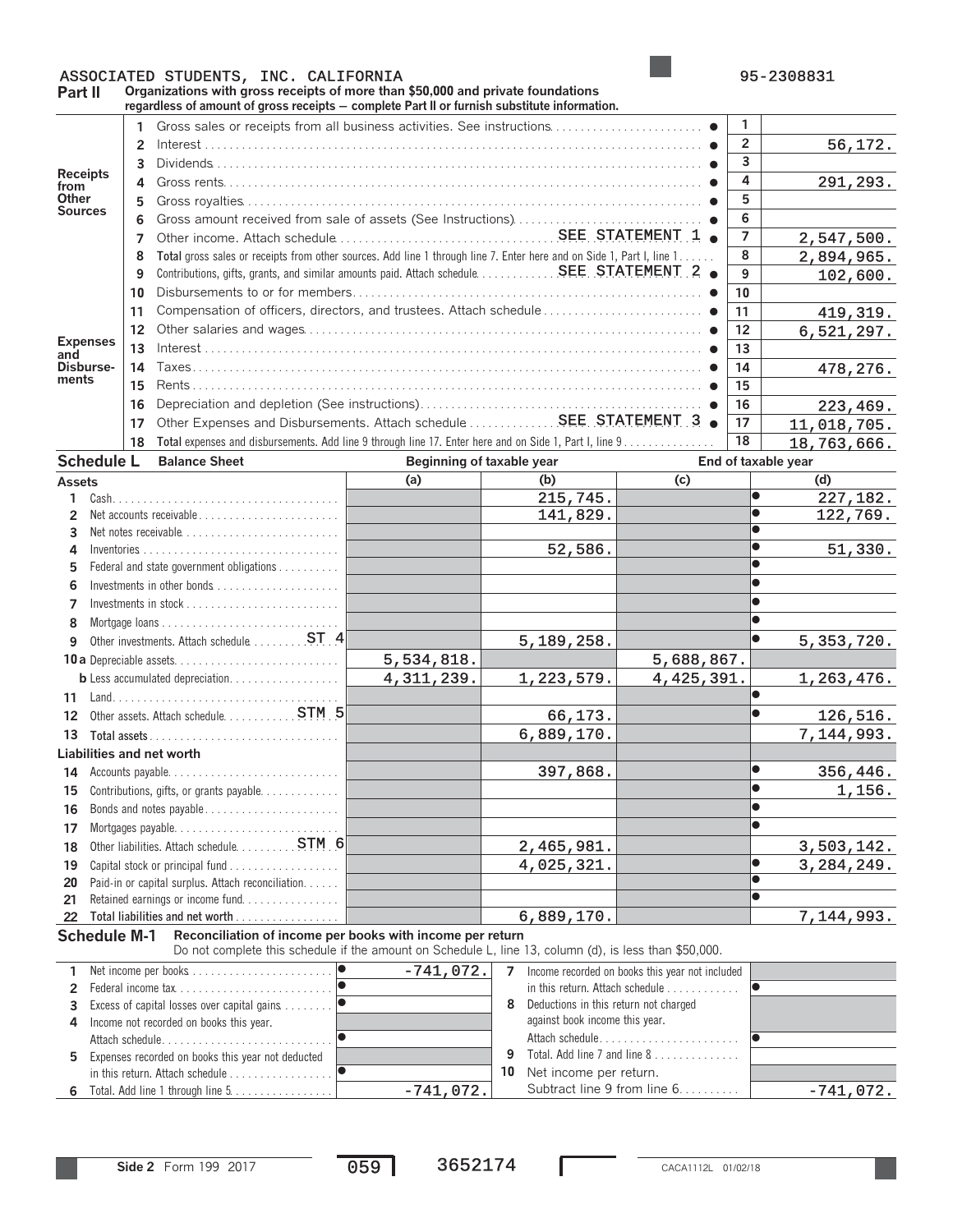| 2017                                                                                                             | <b>California Statements</b>                                                          | Page 1                                                                                                                                                                                                                                                                                                                                           |
|------------------------------------------------------------------------------------------------------------------|---------------------------------------------------------------------------------------|--------------------------------------------------------------------------------------------------------------------------------------------------------------------------------------------------------------------------------------------------------------------------------------------------------------------------------------------------|
| <b>Client ASICPSLO</b>                                                                                           | <b>Associated Students, Inc. California</b><br>Polytechnic State Univ San Luis Obispo | 95-2308831                                                                                                                                                                                                                                                                                                                                       |
| 5/13/19                                                                                                          |                                                                                       | 06:38PM                                                                                                                                                                                                                                                                                                                                          |
| <b>Statement 1</b><br>Form 199, Part II, Line 7<br><b>Other Income</b>                                           |                                                                                       | 22,027.<br>81,571.                                                                                                                                                                                                                                                                                                                               |
|                                                                                                                  | Total \$                                                                              | 2,443,902.<br>2,547,500.                                                                                                                                                                                                                                                                                                                         |
| <b>Statement 2</b><br>Form 199, Part II, Line 9<br><b>Contributions, Gifts, Grants, and Similar Amounts Paid</b> |                                                                                       |                                                                                                                                                                                                                                                                                                                                                  |
| Donee's Name:<br>Donee's Street Address:<br>Donee's City, State, ZIP:<br>Amount Given:                           | CA Poly St Univ, San Luis Obi<br>1 Grand Avenue<br>San Luis Obispo, CA 93407          | 102,600.                                                                                                                                                                                                                                                                                                                                         |
|                                                                                                                  | $Total \sqrt{5}$                                                                      | 102,600.                                                                                                                                                                                                                                                                                                                                         |
| <b>Statement 3</b><br>Form 199, Part II, Line 17<br><b>Other Expenses</b>                                        |                                                                                       | 34,822.<br>28,963.<br>31,426.<br>12,919.<br>326,838.<br>7,825.<br>350,000.<br>36,594.<br>67,827.<br>80,239.<br>35,002.<br>155,822.<br>6,224.<br>21,026.<br>386.<br>135,002.<br>2,801,644.<br>74,787.<br>176,602.<br>745,863.<br>6,528.<br>19,840.<br>724.<br>547,166.<br>3, 167, 682.<br>244,948.<br>20,483.<br>746,552.<br>248,573.<br>75, 479. |
|                                                                                                                  |                                                                                       | 143, 923.<br>666,996.<br>Total \$11,018,705.                                                                                                                                                                                                                                                                                                     |